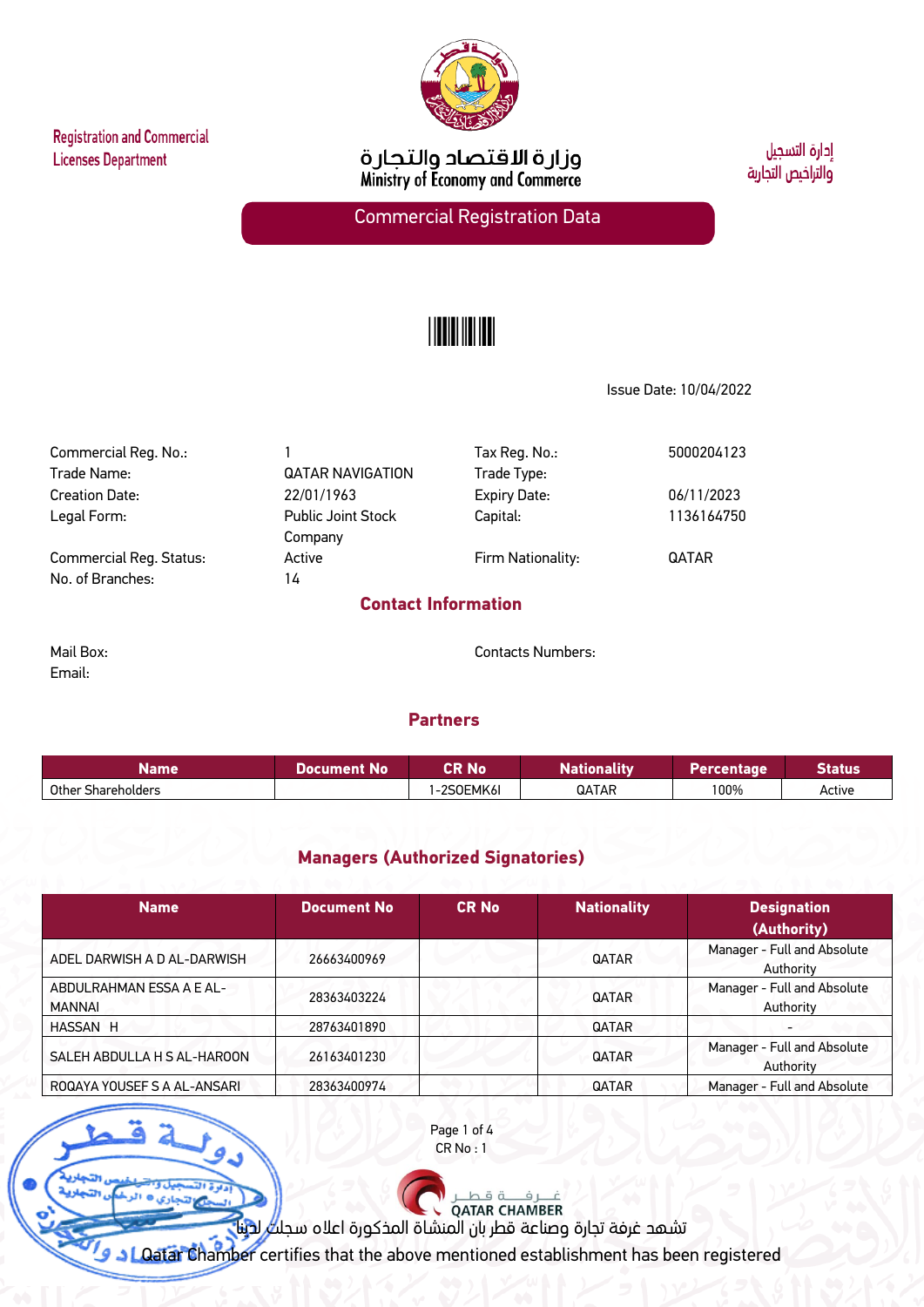

**Registration and Commercial Licenses Department** 

ä

aya

وزارة الاقتصاد والتجارة<br>Ministry of Economy and Commerce

إدارة التسجيل والتراخيص التجاربة

## Commercial Registration Data

|                                               |             |                | Authority                                      |  |
|-----------------------------------------------|-------------|----------------|------------------------------------------------|--|
| MAHA JABOR R S AL-MOHANNADI                   | 28063401254 | QATAR          | Manager - Full and Absolute<br>Authority       |  |
| Sheikh KHALID KHALIFA J F AL-<br><b>THANI</b> | 26363400827 | <b>QATAR</b>   | Vice Chairman - Full and<br>Absolute Authority |  |
| EDWARD NARCIS ANDREI<br><b>DUMITRESCU</b>     | 27964200158 | <b>ROMANIA</b> | Manager - Full and Absolute<br>Authority       |  |
| ANDERS LUND KRISTENSEN                        | 27420800057 | <b>DENMARK</b> |                                                |  |
| HAMAD SAEED S F AL-HAJRI                      | 27963402735 | QATAR          |                                                |  |
| AKRAM BASHIR ISWAISI                          | 27284000436 | <b>USA</b>     | Manager - Full and Absolute<br>Authority       |  |
| ILIAS FRANTZESKOS KRIKELIS                    | 28530000097 | <b>GREECE</b>  | Manager - Full and Absolute<br>Authority       |  |
| ALI MOHAMED A A AL-KUWARI                     | 28063402473 | <b>QATAR</b>   | Manager - Full and Absolute<br>Authority       |  |
| JASSIM HAMAD AL-THANI                         | 28263403559 | <b>QATAR</b>   | Chairman - Full and Absolute<br>Authority      |  |

## **Board of Directors**

| <b>Name</b><br><b>Document No</b>   |             | <b>Nationality</b>           | <b>Designation</b><br>(Authority)                   |
|-------------------------------------|-------------|------------------------------|-----------------------------------------------------|
| Sheikh ABDULRAHMAN F J AL-<br>THANI | 26363401483 | <b>QATAR</b>                 | <b>Board Member</b>                                 |
| HAMAD H A AL-MANA                   | 25963400512 | <b>QATAR</b>                 | <b>Board Member</b>                                 |
| ADEL A ALMUSLIMANI                  | 26163400744 | <b>QATAR</b>                 | <b>Board Member</b>                                 |
| Sheikh HAMAD KH H AL-THANI          | 28863404188 | <b>QATAR</b>                 | <b>Board Member</b>                                 |
| Sheikh SAHEIM H A AL-THANI          | 28963402975 | QATAR                        | <b>Board Member</b>                                 |
| JASSIM HAMAD AL-THANI               | 28263403559 | <b>QATAR</b>                 | Chairman<br><b>Full and Absolute Authority</b>      |
| MOHAMMED M B AL-SULAITI             | 26563400136 | <b>QATAR</b>                 | <b>Board Member</b>                                 |
| HITMI KH M AL-HITMI                 | 26263400688 | <b>QATAR</b>                 | <b>Board Member</b>                                 |
| MAZEN MIJAIDAH                      | 27063400660 | QATAR                        | <b>Board Member</b>                                 |
| SAAD S J AL-ROMAIHI                 | 25663400487 | <b>QATAR</b><br>Board Member |                                                     |
| Sheikh KHALID J F AL-THANI          | 26363400827 | <b>QATAR</b>                 | Vice Chairman<br><b>Full and Absolute Authority</b> |

Page 2 of 4 CR No : 1

تشهد غرفة تجارة وصناعة قطر بأن المنشاة المذكورة اعلاه سجلت لدينا

Qatar Chamber certifies that the above mentioned establishment has been registered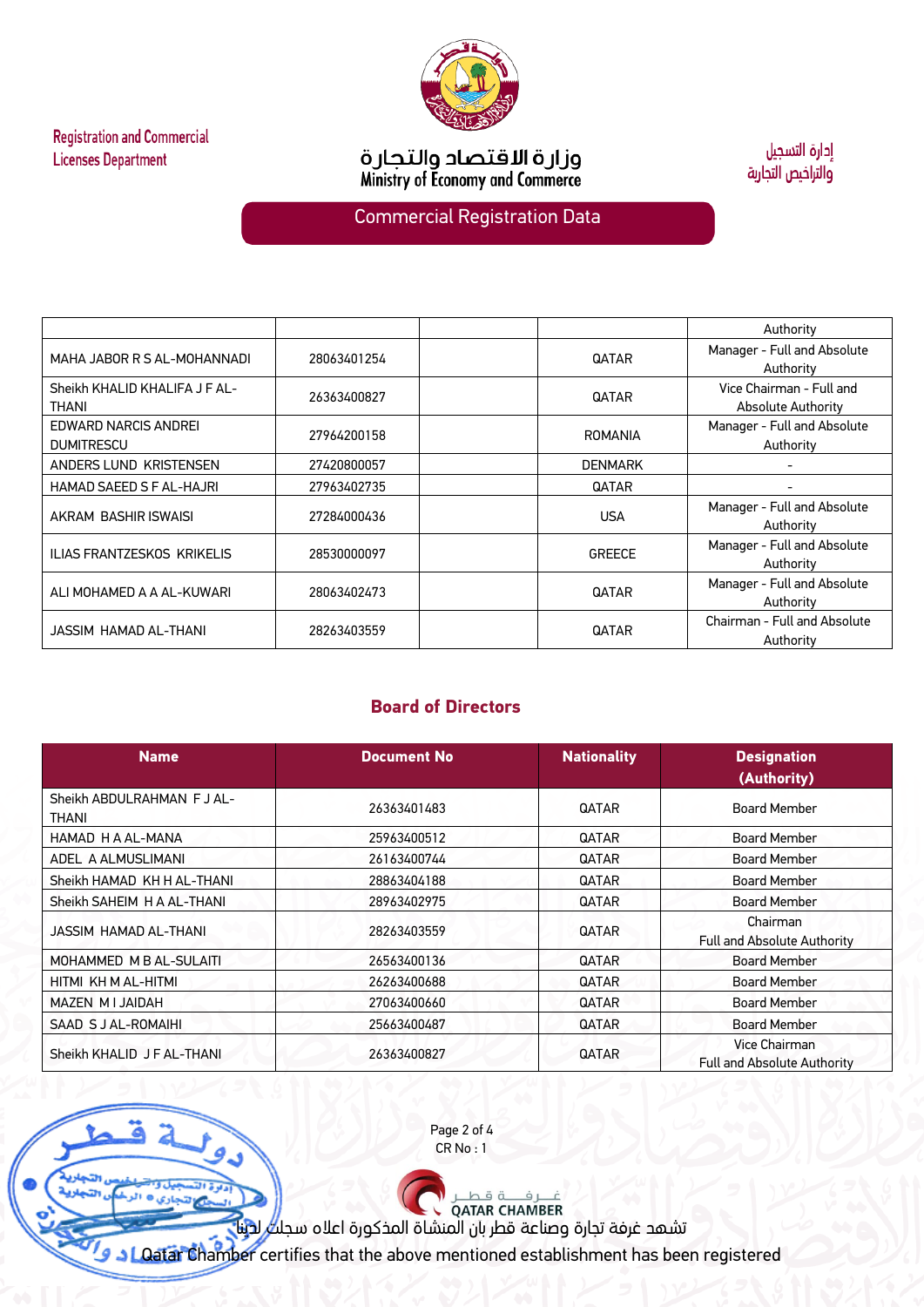

ã

ay.



وزارة الاقتصاد والتجارة<br>Ministry of Economy and Commerce

إدارة التسجيل والتراخيص التجاربة

Commercial Registration Data

## **Business Activities**

| <b>Activity Name</b>          | <b>Activity Code</b> |
|-------------------------------|----------------------|
| Air freight offices           | 5229031              |
| Commercial agencies           | 510100               |
| Trading in sea engines        | 549200               |
| Commission agent (Algomicion) | 20004569             |
| Coastal and sea transport     | 2003575              |
| (passengers and freight)      |                      |
| Bureau of Customs Clearance   | 635120               |
| Trading in pesticides         | 4669221              |
| New cars trading (agent or    | 501100               |
| authorized distributor        |                      |
| Hiring and renting properties | 701200               |

| <b>Activity Name</b>                    | <b>Activity Code</b> |
|-----------------------------------------|----------------------|
| Operation of storage facilities for all | 5210110              |
| types of goods                          |                      |
| Contracting the construction of         | 455110               |
| ports (offshore facilities)             |                      |
| Trading in chemical material            | 4669122              |
| Trading in spare parts for marine       | 563410               |
| engines                                 |                      |
| Land transportation of goods by         | 602300               |
| truck transportation                    |                      |
| Maritime transport activities           | 634000               |
| supporting Marine Services / ships      |                      |
| Services                                |                      |
| Trading in general commodities          | 999901               |
| Trading in cars spare parts             | 503010               |
| Selling and purchasing real estate      | 701110               |
| Trading in machines and                 | 501900               |
| equipments (bulldozers - Cranes -       |                      |
|                                         |                      |

## **Branches**

| Sequence No | <b>Branch Name</b> | <b>Branch CR</b> | <b>Branch Status</b> |
|-------------|--------------------|------------------|----------------------|
|             |                    | 1/1              | Scarified            |
| 2           |                    | 1/2              | Scarified            |
| 3           |                    | 1/3              | Scarified            |
| 4           |                    | 1/4              | Scarified            |
| 5           |                    | 1/5              | Scarified            |
| 6           |                    | 1/6              | Scarified            |
| 7           |                    | 1/7              | Scarified            |
| 8           |                    | 1/8              | Scarified            |
| 9           |                    | 1/9              | Scarified            |
| 10          |                    | 1/10             | Scarified            |
| 11          |                    | 1/11             | Scarified            |
| 12          |                    | 1/12             | Scarified            |

Page 3 of 4 CR No : 1

تشهد غرفة تجارة وصناعة قطر بأن المنشاة المذكورة اعلاه سجلت لدينا

Qatar Chamber certifies that the above mentioned establishment has been registered